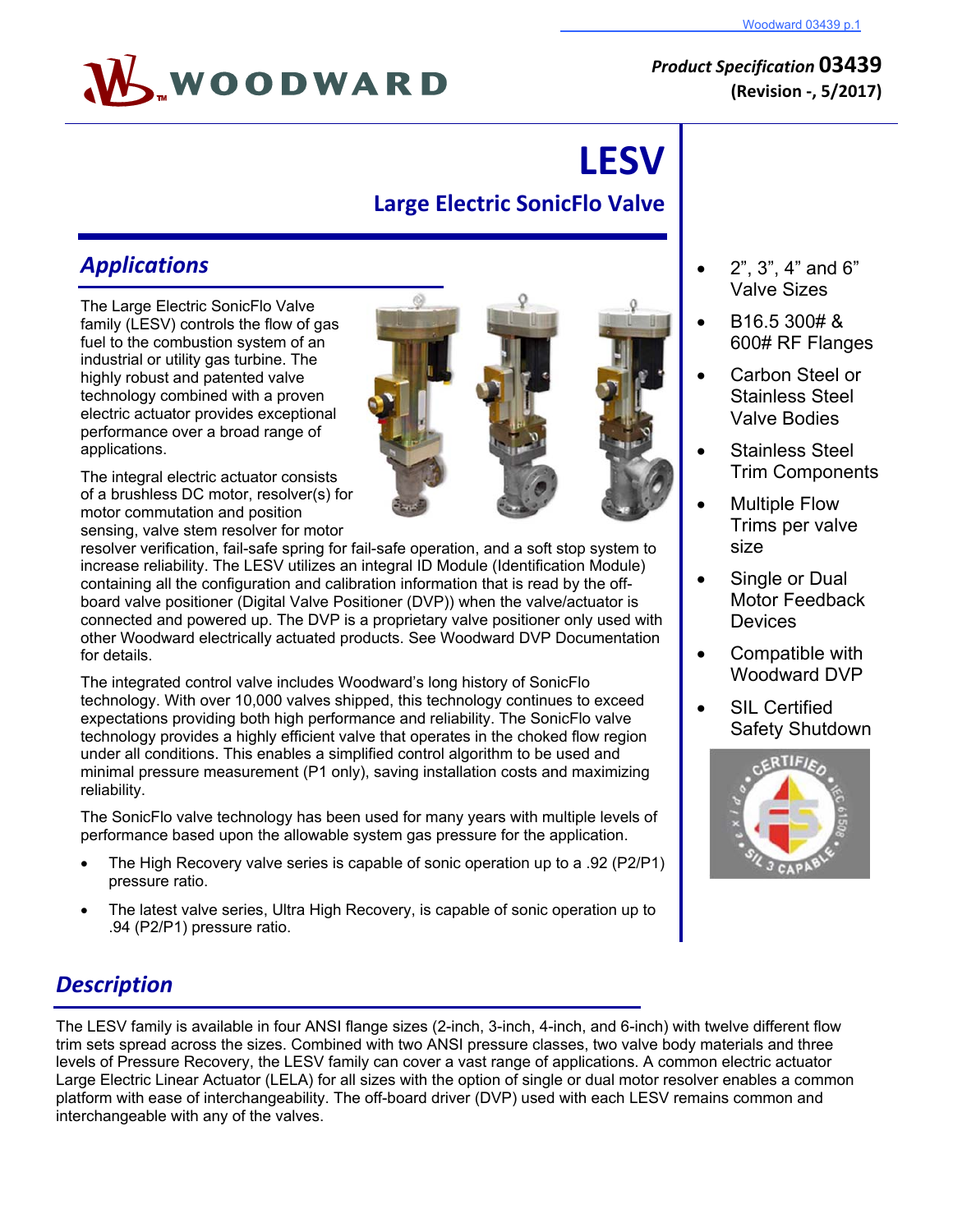### *Valve Characteristic Data*

Flow testing is conducted on every valve before shipment. Results from this flow testing produce Cg versus position characteristics of the valve. Each valve must demonstrate predetermined Cg characteristics before it can be shipped.

### *Calibration*

When the DVP is activated, it performs an automatic rigging procedure that checks system health and verifies the valve is in the proper position. No additional steps are required from the operator.

# *Valve/Actuator Configuration Settings*

The LESV utilizes a device (ID Module) containing all the configuration and calibration information that is read by the Digital Valve Positioner (DVP) when the valve/actuator is connected and powered up. Initial configuration settings for the valve/actuator do not need to be entered into the DVP due to the ID Module communicating directly with the positioner. However, in an unlikely event the configuration settings must be entered manually.

These configuration settings are broken up into three groups: User Configuration Parameters, Valve Part Number Specific Parameters, and Valve Serial Number Specific Parameters. Some of the configuration settings include factory calibration information. Please contact Woodward with the valve part number and serial number for the data containing the specific calibration and configuration settings if the need arises.

Many of these parameters are accessible via the Woodward Service Tool.

### *User Configuration Parameters*

The User Configuration Parameters are used in the DVP to define the interface between the DVP and the turbine control system. Examples of these include the demand type selection, analog input scaling, discrete input and output configurations, etc. For a complete description of all the options for the User Configuration Parameters, please see the DVP product manual.

### *Valve Part Number Specific Parameters*

These parameters define the settings based on a particular valve type (part number). Every valve of the same type, regardless of serial number, will have the same settings. Please refer to the table below for a definition of these settings.

### *Operating Specifications*

| <b>General Product Information</b> |                                                                       |                         |
|------------------------------------|-----------------------------------------------------------------------|-------------------------|
| Description                        | 2, 3, 4, & 6" (51, 76, 102, 152 mm) electrically actuated SonicFlo    |                         |
|                                    | gas fuel metering valve.                                              |                         |
|                                    |                                                                       |                         |
| Mean Time Between Failure          | 149 000 hrs. operation of combined Metering Valve system              |                         |
| (MTBF)                             | Metering Valve system includes valve/actuator/DVP/cable               |                         |
|                                    | subsystems                                                            |                         |
| Ambient Temperature Range          | $-40$ to +93 °C (-40 to +200 °F)                                      |                         |
| Approximate Weights                | Class 300 LESV                                                        | Class 600 LESV          |
|                                    |                                                                       |                         |
|                                    | 2" - 113 kg / 250 lb.                                                 | $2" - 113$ kg / 250 lb. |
|                                    | 3" - 161 kg / 356 lb.                                                 | 3" - 167 kg / 368 lb.   |
|                                    | 4" - 195 kg / 430 lb.                                                 | 4" - 207 kg / 456 lb.   |
|                                    | 6" - 256 kg / 565 lb.                                                 | $6" - 278$ kg / 613 lb. |
| <b>Actuator</b>                    |                                                                       |                         |
| Description                        | Brushless dc motor with dual position feedback sensors.               |                         |
| Coil Insulation                    | Class H insulation                                                    |                         |
| <b>Failure Mode</b>                | Spring type to drive valve to safe position with loss of signal (Fail |                         |
|                                    | Close).                                                               |                         |
| Visual Indicator                   | Yes                                                                   |                         |
| Ingress Protection                 | IP <sub>55</sub>                                                      |                         |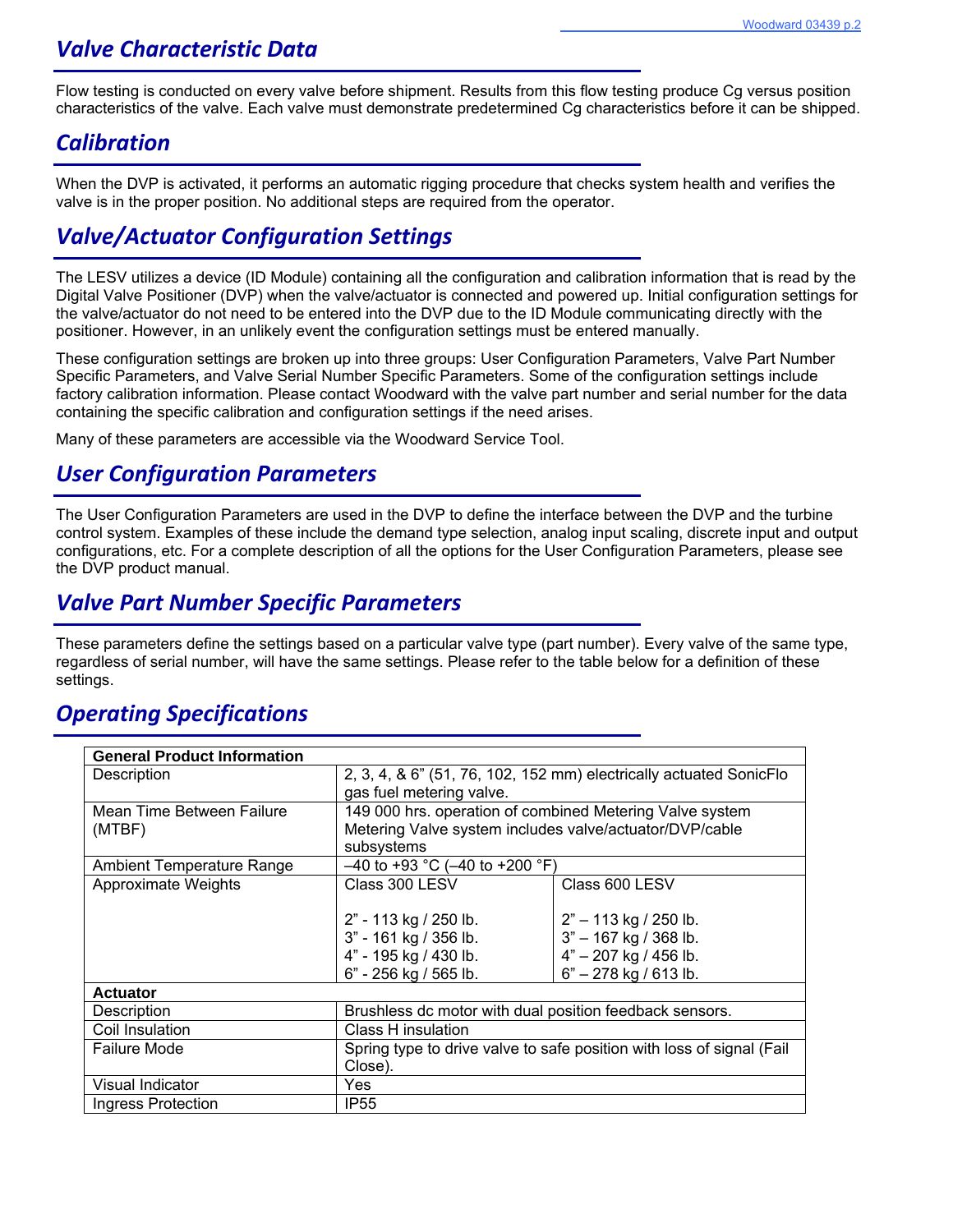| Performance Characteristic             | High Recovery (.92 P2/P1)                                                    | Ultra-High Recovery (.94 P2/P1)                                 |
|----------------------------------------|------------------------------------------------------------------------------|-----------------------------------------------------------------|
| <b>Full Stroke Slew Rate</b>           | $2" - 200$ ms                                                                | $2" - 400$ ms                                                   |
|                                        | $3^{\circ}$ -350 ms                                                          | $3" - 700$ ms                                                   |
|                                        | $4"$ —700 ms                                                                 | $4"$ —700 ms                                                    |
|                                        | $6"$ -700 ms                                                                 | $6" - 700$ ms                                                   |
| DVP Input Voltage Range                | 90-300 VDC (125 VDC or 220 VDC)                                              |                                                                 |
| (Typical)                              |                                                                              |                                                                 |
| DVP Minimum Input Voltage for          | 112.5 VDC                                                                    |                                                                 |
| full dynamic performance               |                                                                              |                                                                 |
| Valve                                  |                                                                              |                                                                 |
| <b>Operating Fluid</b>                 | Natural Gas or similar                                                       |                                                                 |
| <b>Gas Filtration</b>                  | 25 µm absolute at 75 beta requirement                                        |                                                                 |
| <b>Valve Flange Connection</b>         | ANSI B16.5 300# and 600# RF Flanges                                          |                                                                 |
| <b>Process Fluid Temperature</b>       | $-29$ °C (-20 °F) to 232 °C (450 °F) High Recovery Valves                    |                                                                 |
| Range                                  |                                                                              | -29 °C (-20 °F) to 260 °C (500 °F) Ultra High Recovery Valves   |
|                                        |                                                                              | $-29$ °C (-20 °F) to 370 °C (700 °F) Ultra High Recovery Valves |
| Max Process Fluid Pressure             | 4171 kPa at 260 °C (605 psig at 500 °F)                                      |                                                                 |
| <b>Proof Test Pressure/ Production</b> | 9480 kPa / 1375 psig                                                         |                                                                 |
| Minimum Burst Pressure                 | > 5x maximum operating pressure                                              |                                                                 |
| Overboard Leakage                      | < 20 cm <sup>3</sup> /min as shipped (see Fuel Overboard Vent Port section). |                                                                 |
| <b>Trim Sizes</b>                      | Contact Woodward for available trim sizes.                                   |                                                                 |

# *Regulatory Compliance*

### **European Compliance for CE Marking:**

These listings are limited only to those units bearing the CE Marking.

|                                                                | <b>EMC Directive:</b> Directive 2017/30/EU                                                                   |
|----------------------------------------------------------------|--------------------------------------------------------------------------------------------------------------|
| Pressure Equipment Directive: 2014/68/EU (Category II and III) |                                                                                                              |
| <b>ATEX Directive: 2014/34/EU</b>                              | Zone 2, Category 3, Group II G, Ex nA IIC T3 X Gc IP55                                                       |
| Other European Compliance:                                     | Compliance with the following European Directives or standards does not qualify this product for application |

#### **Other European Compliance:**

Compliance with the following European Directives or standards does not qualify this product for application of the CE Marking:

**Machinery Directive:** Compliant as partly completed machinery per 2006/42/EC.

#### **Other International Compliance:**

| <b>IECEx (LELA Actuator)</b> Certified for use in explosive atmospheres per Certificate IECEx CSA |
|---------------------------------------------------------------------------------------------------|
| 14.0013X Ex nA IIC T3 Gc IP55                                                                     |

### **EAC Customs Union:**

These listings are limited only to those units with labels, marking, and manuals in Russian language to comply with their certificates and declaration.

| <b>EAC Customs Union (Marked):</b> | Certified to Technical Regulation CU 012/2011 for use in potentially<br>explosive atmospheres per Certificate RU C-US. [508.B.01076 as 2Ex nA<br>IIC T3 Gc X for electrical and II Gc TX for non-electrical portions of the valve. |
|------------------------------------|------------------------------------------------------------------------------------------------------------------------------------------------------------------------------------------------------------------------------------|
| <b>EAC Customs Union (Marked):</b> | Certified to Technical Regulation CU 032/2013 On the safety of equipment<br>operating under excessive pressure. Certificate RU C-US.MIO62.B.02208 for<br>6 inch valves.                                                            |
| <b>EAC Customs Union:</b>          | Declared to Technical Regulation CU 032/2013 On the safety of equipment<br>operating under excessive pressure. Declaration of Conformity Registration<br>No: RU Д-US.MЮ62.B.02150 for 2, 3, and 4 inch valves.                     |